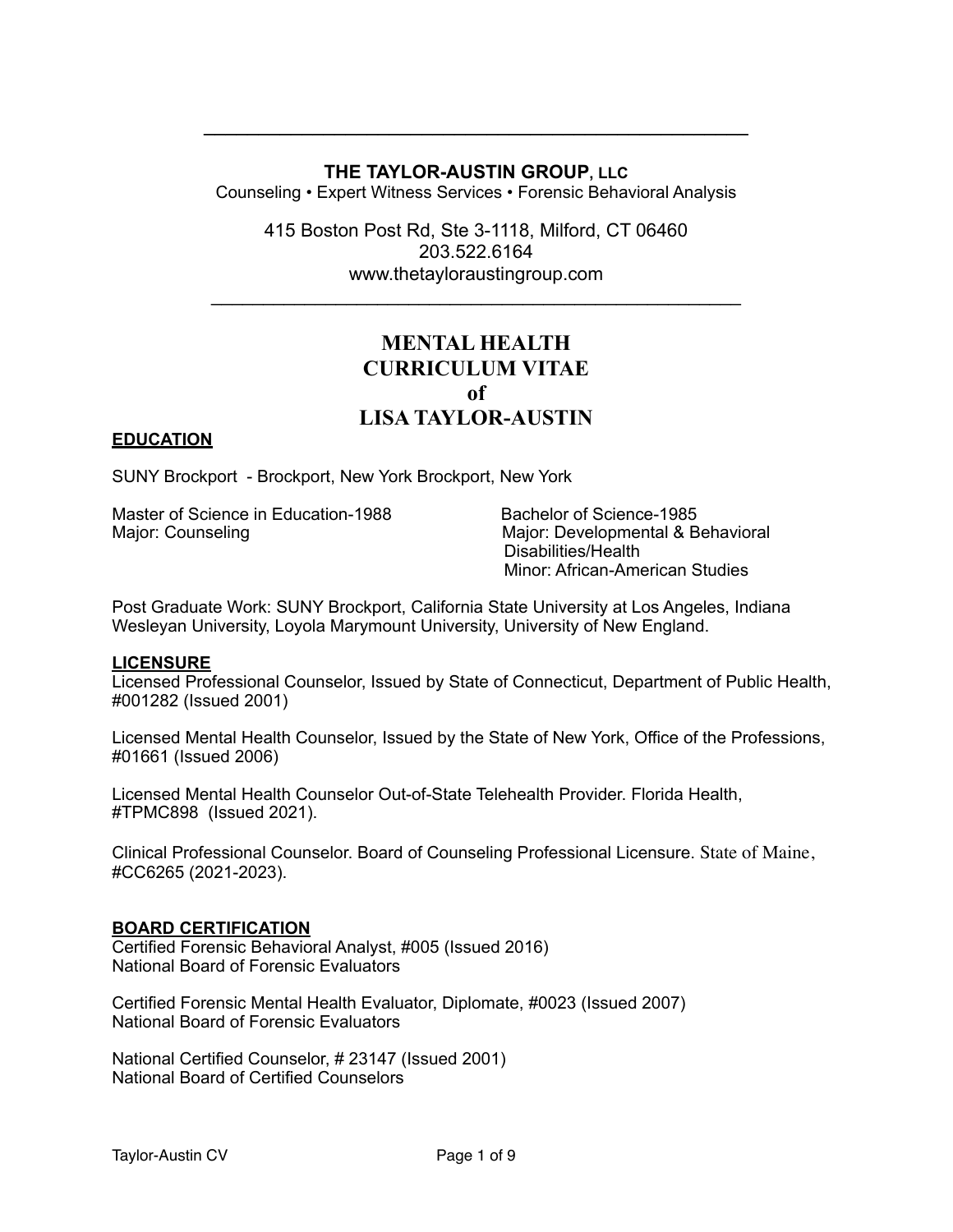## **CERTIFICATIONS**

School Counselor K-12, Professional: Issued by State of Connecticut. (Issued 1999) School Counselor K-12, Permanent: Issued by the State of New York (Issued 2014) Community College Counselor, Status: Life. Issued by State of California. (Issued 1990)

## **PROFESSIONAL AFFILIATIONS**

Board of Directors, Forensic Social Services Association, 2014-Present American Counseling Association, Professional Member, 2002 - Present American Mental Health Counselors Association, Member, 2021-Present Florida Gang Investigators Association, Associate Member, 2016-Pressent

#### **CASE HISTORY**

Connecticut, Illinois, Massachusetts, Missouri, New Jersey, South Carolina

Licensed Professional Counselor Expert: medical malpractice case Name Withheld of Estate, Special Administrator of the EstateHyun of Name Withheld of Decedent v.Name Withheld of Mental Health Agency Cook County, Illinois Hired By: Wheeler Trigg O'Donnell, LLP March-April 2022

Licensed Professional Counselor Expert: medical malpractice case Name Withheld of the Estate of Name Withheld, Deceased v. Doctor's Name, et. al Superior Court, Hartford, Connecticut Hired by: David G. Hill & Associates, LLC February 2022

Licensed Professional Counselor Expert: medical malpractice case Name Withheld, as Special Representative of the Estate of Name Withheld, Deceased v. Mental Health Agency Name Withheld, et. al.; Madison County Circuit Court, Illinois. Hired by: Evans & Dixon, St. Louis, Missouri July 2021

Licensed Professional Counselor Expert: criminal sentencing case USA v Name Withheld Federal Court: United States District Court, Hartford, Connecticut Hired by: Sheehan & Reeve, Kara Moreau February 2020 - March 2020

Licensed Professional Counselor Expert: medical malpractice case Name withheld v. Name Withheld Civil Court: Charleston, South Carolina Hired by: Ben Traywick Law February 2019-August 2020

Licensed Mental Health Counselor Expert: medical malpractice case Name withheld v. Name Withheld Civil Court: Norfolk Superior Court, Dedham, Massachusetts Hired by: Fogelman & Fogelman, LLC February 2019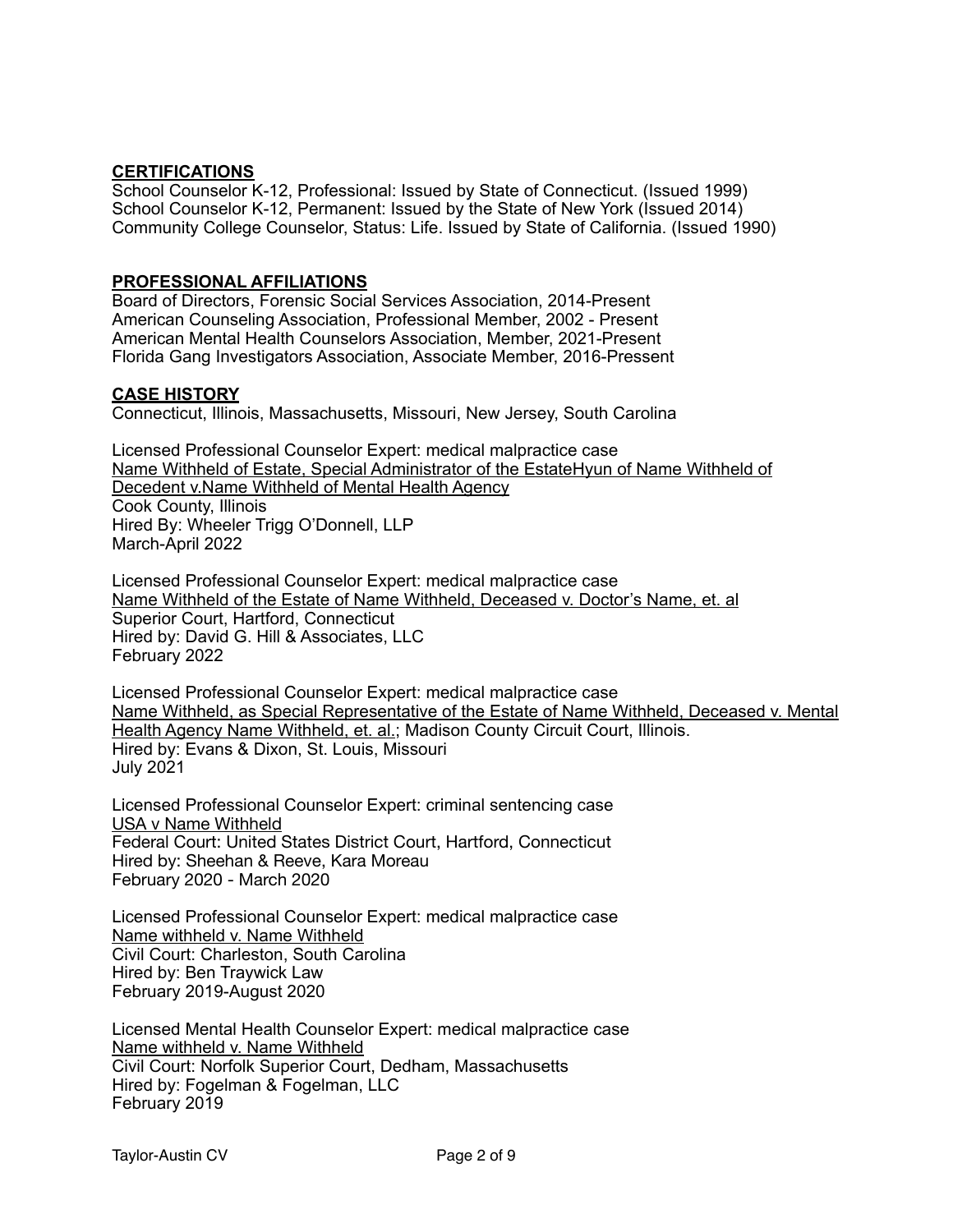Licensed Professional Counselor Expert: medical malpractice case Name withheld v. Name Withheld Civil Court: New London, CT Hired by: Conway, Londregan, Sheehan & Monaco, PC January 2019

Mental Health Expert: medical malpractice case Name Withheld v. Agency Superior Court New Jersey January 2018 Hired by: Sachetta & Baldino Law Office

Mental Health Expert: attempted suicide case Name undisclosed New Jersey 2013 Hired by: Medical Review Associates

Mental Health Expert: medical malpractice case Keogh, Estate of Sottosanti v. State of Connecticut - FBT-CV11-6018468-S Civil Court: Bridgeport, CT March 2011- March 2012 Hired by Connecticut Attorney General's Office

*(for criminal cases testified in, please refer to Gang CV on Gang Expert page of website)*

#### **CERTIFICATES and RECOGNITION**

Recognition from State Representative Kim Rose, ["Community Hero"](https://mailchi.mp/ff0b7889cfd9/lisa-taylor-austin-a-community-hero?fbclid=IwAR2G8ftCUcrfm0YugXsib6fFqyXKh4syQKvZW1yx1JRySnB-N848d0OZlcU), Honored for Covid19 response to mental health community needs. April 22, 2020

LGBTQ Counseling Competencies: College and Career Readiness American Counseling Association January 29, 2018 Signed By: Richard Yep, Chief Executive Officer

Certificate of Appreciation American Counseling Association Virginia Tech Pro-Bono Counseling Initiative September 12, 2007 Signed by Brian Canfield, Ed. D., LPC

Certificate of Appreciation New York State Office of Family Children and Families November 15, 2005 Commitment and dedication to eliminate youth gangs and violence in NYS Signed by John Johnson, Commissioner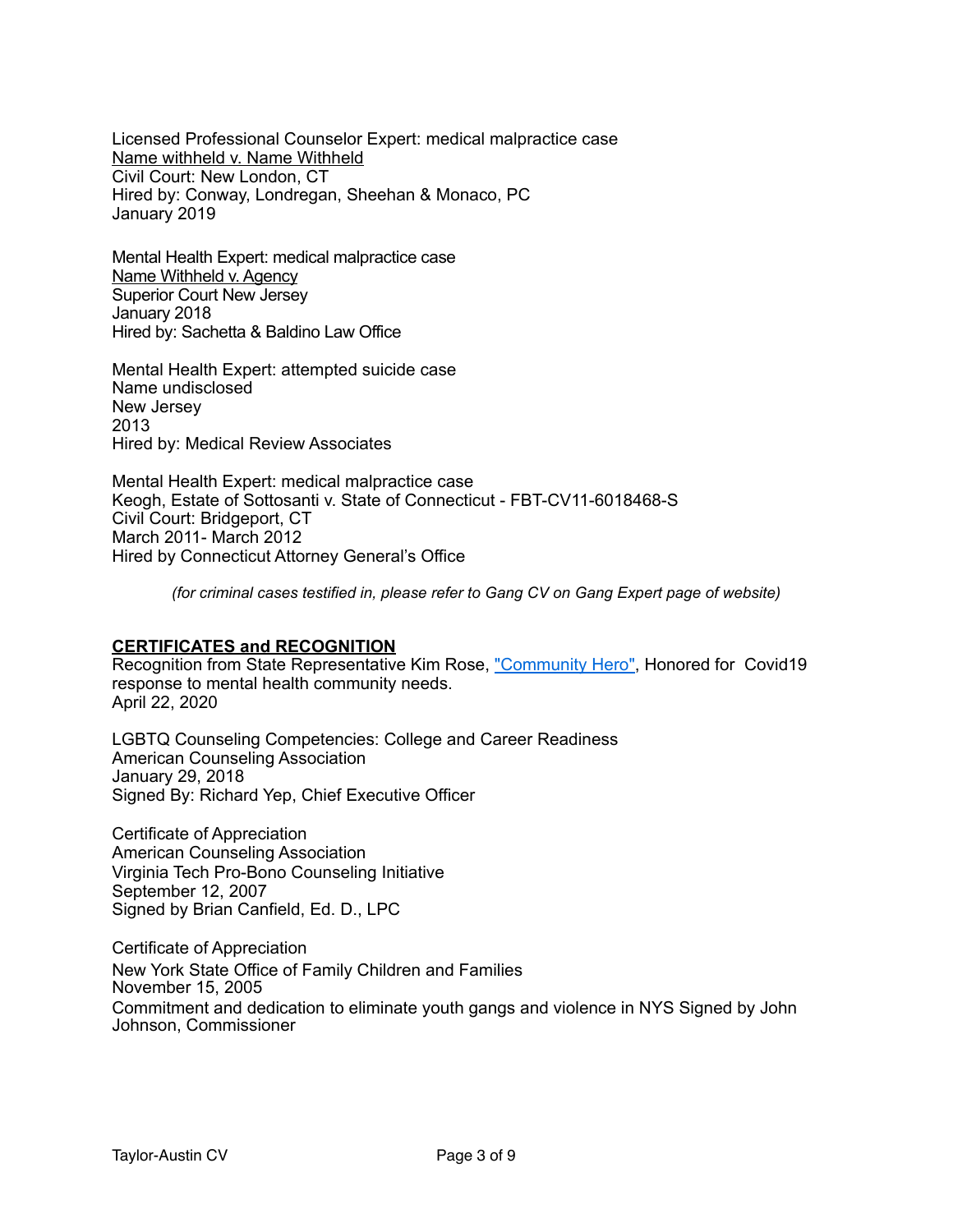# **PUBLIC SERVICE**

ACA Virginia Tech Pro-Bono Counseling Initiative Served as pro-bono therapist for students involved in the Virginia Tech shooting Milford, CT - May-September 2007

New Haven County, Connecticut Served as Pro-Bono therapist for individuals displaced due to Hurricane Katrina Milford, CT - 2006

New York State Gang Summit New York State Office of Children and Family Services Received recognition for professional commitment and dedication to the work necessary to reduce the need for youth gangs and violence in New York State Albany, NY – November 2005

New Haven, Connecticut Served as therapist for emergency responders in New York City affected after 9/11 Milford, CT – 2002-2003

#### **CLINICAL EXPERTISE**

Psychological Testing and Evaluation – I am trained and qualified to administer, score, and interpret both objective and projective testing instruments, including, but not limited to the Personality Assessment Inventory, Minnesota Multiphase Personality Inventory (MMPI), Thematic Apperception Test, and a host of other testing Instruments.

Clinical skills include brief and long-term psychotherapy (individual and family) for adults, adolescents, and children involving depression, relationship issues, criminal street gang involvement, anxiety, bipolar disorder, and other diagnoses. Evaluations, assessments and diagnosis performed. Highest professional level of "3" received from Pearson Assessments.

EAP experience with employees of all levels. Effective interface and liaison between employees and outpatient services, families, insurers, and the employer.

Expert witness consultation and testimony – Counseling: standard of care. Criminal street gangs: psychological issues, organizational structure, culture & co morbidity with mental health issues.

Forensic evaluations in criminal justice housing issues – adult & juvenile, gang membership, employment matters.

Communicated and worked successfully with attorneys in death penalty, RICO, state and federal cases and psychological evaluations. Worked collaboratively with the Jerome Frank Legal Services - School of Law, Yale University. Selected as Gang Expert Panel Member, Harvard University School of Public Health, Education Development Center, Charles Shannon Community Safety Initiative.

Clinical and court experience with people of various ethnic backgrounds (African-American, Latino/a, Native American), varied socio economic levels (urban, suburban and rural), clients and patients incarcerated (adult and juvenile), clients and patients on parole and inmates serving life without parole and living on death row.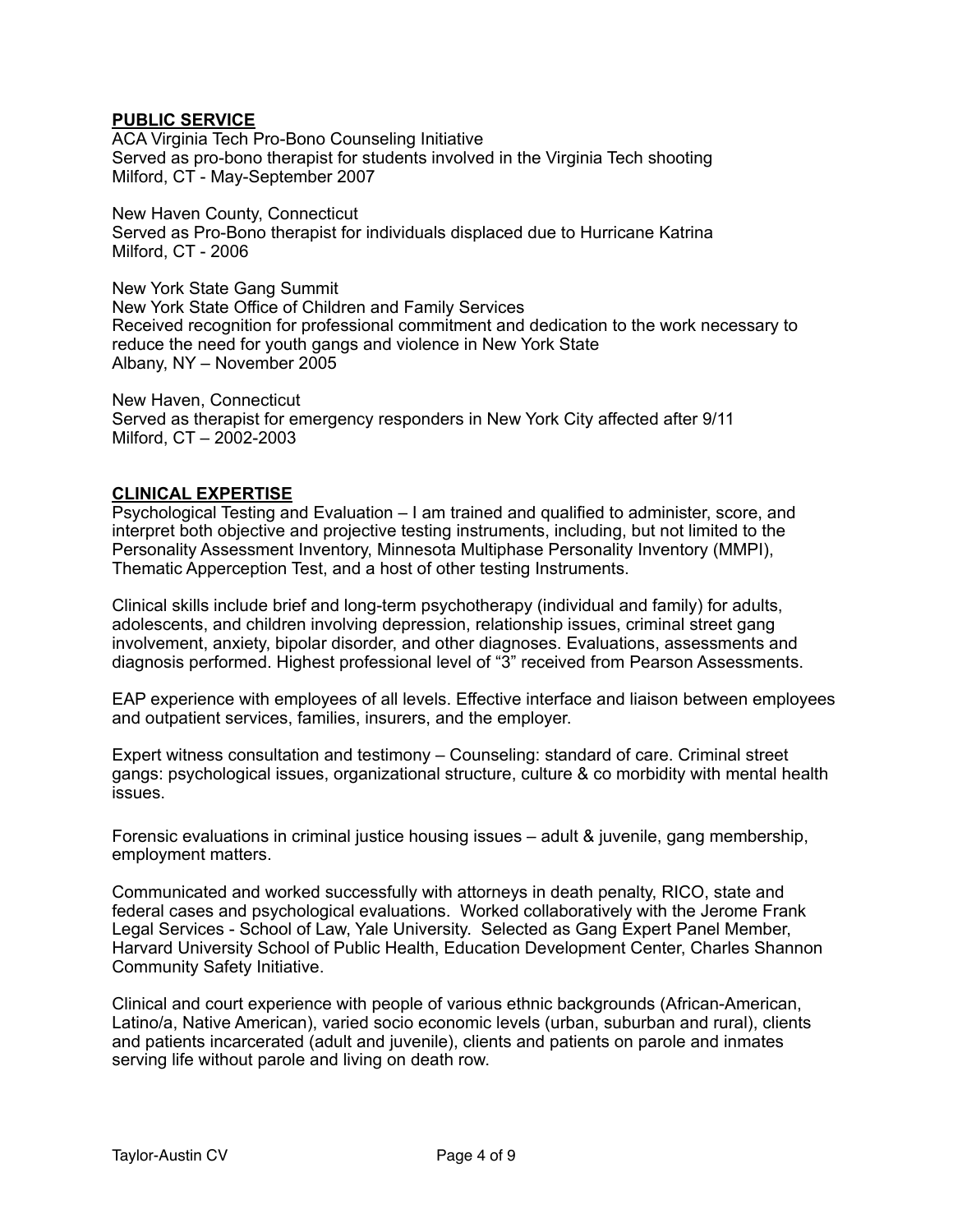# **TEACHING EXPERIENCE**

University of Southern California, Los Angeles, CA Health Department – Adjunct Faculty Taught courses in Alcohol Use and Abuse, HIV Issues, HIV Testing, Illegal Drugs.

Instructed drug and alcohol course for students disciplined for using illegal substances on campus.

Yale University, New Haven, CT Department of Psychiatry -Instructor (Pier Diem) Taught Maximizing Academic Adolescent Excellence (MAAX) to first generation middle school students in an urban setting with the goal of encouraging college pursuit.

Loyola Marymount University, Los Angeles, CA Department of Professional Studies – Adjunct Faculty Taught courses in Gang Recognition and Behavior, Recognizing Cults and Gangs, Understanding Gang Graffiti (course written/not instructed).

# **PRESENTATIONS/WORKSHOPS/COURSES TAUGHT**

"Therapeutic Interventions with Gang Members," Sponsored by McIntosh Trail, Butts County Sheriff Department, iClub, Department of Behavioral Health and Developmental Disabilities (Atlanta, GA), Jackson, Georgia. October 27, 2016.

"Counseling Gang Members," Florida Gang Investigator's Association (FGIA) Prevention and Intervention Summit, Daytona Beach, Florida, June 2016.

Presenter, "Gangs 101," New York State Office of Mental Health, Nursing Annual Conference, Callicoon, New York, October 2012.

Keynote Speaker, "2000 Gang Members and Counting," Canada's first Gang Summit, St. Lawrence Theatre, Toronto, Canada, March 2010.

Keynote Speaker, "Counseling Gang Members," Demystifying Gangs Conference, Asheville, North Carolina, 2009.

Presenter, "Gangs 101" and "Counseling Gang Members," for professionals in corrections, education and social services. Milford, CT, July 2008.

Keynote Speaker, "Counseling Gang Members/New Jersey Laws," Coastal Learning Center, PNC Bank Arts Center, Holmdel, NJ, October 2007.

Presenter, "Bridgeport Gangs/Gang Laws," Casey Family Services, Bridgeport, CT August 2007.

Keynote Speaker, "Counseling Gang Members: Therapeutic Approaches," Coastal Learning Center, Tuckerton, NJ, March 2007.

Presenter, "Counseling Gang Members," Monroe County Probation Officer's Association Annual Training, Rochester, New York, May 2006.

Presenter, "Counseling Gang Members: Therapeutic Approaches," Gangs 103, South Hampton Youth Bureau Gang Seminar, Wading River, NY, April 6, 2006.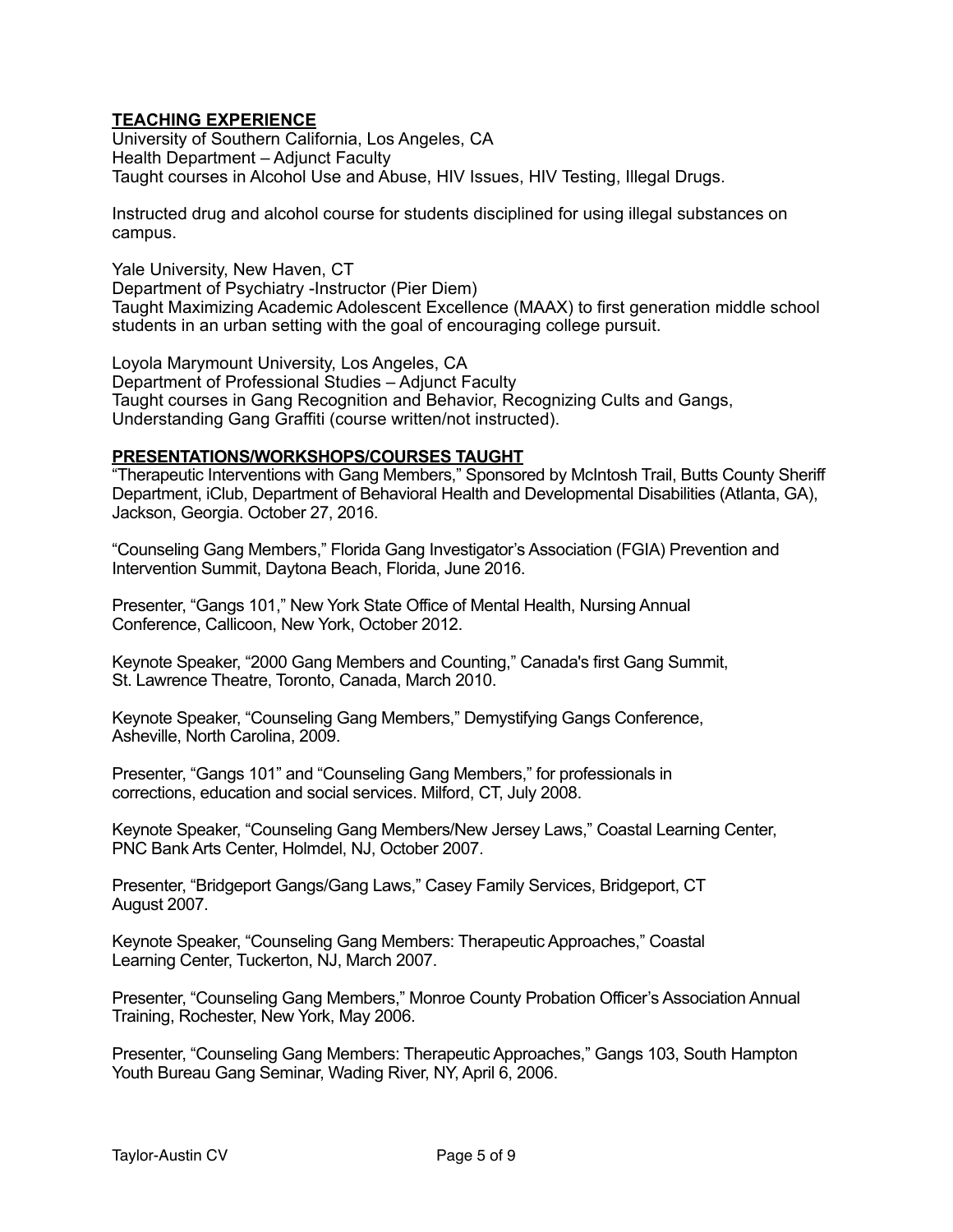Presenter, "Counseling Gang Members," Bridgeport Board of Education Guidance Staff, Bridgeport, CT, March 15, 2006.

Presenter, "Gangs 101", Bridgeport Board of Education Guidance Staff, Bridgeport, CT, February 15, 2005.

Presenter and Panelist, "Counseling Gang Members," New York State Gang Summit, Albany, NY, November 15, 2005.

Presenter, Legal Case Presentation on Gang Issues. Jerome N. Frank Legal Services Organization, Yale University Law School, March 1, 2004.

Trainer, "Gang Liaison Training," Bridgeport Board of Education, Bridgeport, CT, February – March 2004.

Presenter, "Managing Difficult Students," Yale University, Department of Psychiatry, February 2002.

Co Instructor, "Gang Recognition and Behavior," Loyola Marymount University, 2001-2002.

Co Instructor, "Gangs, Cults, and Mediation," Loyola Marymount University, Fall 2002.

Instructor, "Maximizing Adolescent Academic Excellence", Yale University Department of Psychiatry, School of Medicine. New Haven, CT, October 2000-April 2002.

Keynote Speaker • Teleconference Speaker • Presenter, National Teleconference.

• "Gangs: Intervention and Rehabilitation"

• "Today's Youth: Part of the Solution Not Part of the Problem"

Staying Safe and Smart. Greenville County Commission on Alcohol and Drug Abuse Greenville, South Carolina, October 1999.

Presenter, Understanding Street Gangs, GV BOCES, Batavia, New York, January 1999.

Presenter, Understanding Urban Street Gangs. Rochester Info. Courses, November 1998.

Presenter, Gangs: Crips and Bloods: SUNY Brockport, Spring 1996.

Faculty, CEL100: Community Service/Monroe Community College

Faculty, SPT 101: Public Speaking/Monroe Community College

Faculty, PUAD 463: Principles of Health Education/University of Southern California

Faculty, PUAD 464: Issues in Health Education/University of Southern California

Presenter, Health Issues: drug and alcohol use, HIV transmission/prevention, mental health, etc., University of Southern California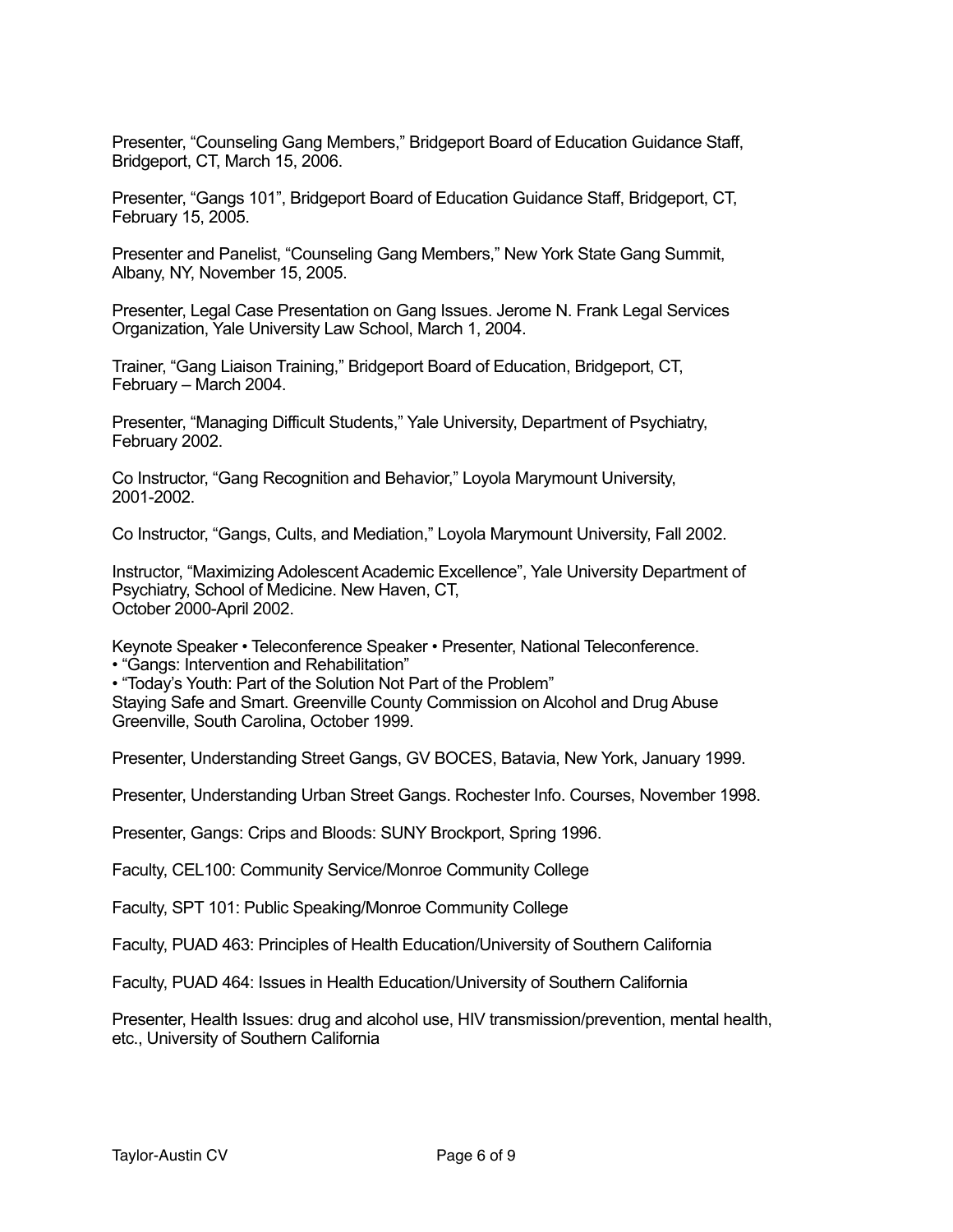# **PUBLICATIONS**

Author – "The Role of a Gang Expert in Court," Chapter 8, Textbook of Forensic Psychology & Sociology, Springer Publishing, 2013.

Author – "A Counselor Talks About her Work with Gang Members," Social Issues Firsthand: Gangs. Published by Gale Cengage Learning, October 2008, pages 88-91.

Acknowledged – Tag 18.3 Graffiti and Its Vandalism Characteristics. By Ken Davis, 2006.

Book Jacket Review – Invited. Left for Dead: Faith, Family and the Mob. by R.K. Jensen, Aaron Communications, 2005.

Referenced – Family Abuse, Causes, Consequences and Responses, by Sylvia Mignon, Carl Larson and William Holmes. Allyn & Bacon, 2001.

Contributor, "Important Information About Street Gangs," for NY State Senator John Sampson, 1999.

Book Reviewer, Homegirls, Enslow Publishing, July 1999.

Author, Understanding Gang Graffiti, graduate course written for the University of the Pacific, 1998.

Author, Multicultural Issues, graduate course written for the University of the Pacific, 1997.

#### **PROFESSIONAL FORENSIC/MENTAL HEALTH EXPERIENCE**

**Psychotherapist/Expert Witness/Certified Forensic Mental Health Evaluator** Clinical-Legal Private Practice, Milford, CT; 2/02 – Present

**Psychiatric Clinician** – Education Connection: special education school serving emotionally disturbed children. Danbury, CT, 8/13 – 6/14

**School Counselor/Social Worker** – New Haven Board of Education, Dixwell-New Light Alternative School & High School Summer School, New Haven, CT; 4/12 - 8/13

**School Counselor** – Wintergreen Interdistrict Magnet School, Hamden, CT; 3/07- 4/12

**Adjunct Faculty** – Loyola Marymount University, Los Angeles, CA  $9/01 - 12/01$ 

**Instructor (Per Diem)** – Yale University, Department of Psychiatry New Haven, CT; 7/01 - 4/03.

**School Counselor** – Bridgeport Board of Education, City of Bridgeport. Bridgeport, CT; 10/99- 3/07

**School Counselor (Therapeutic)** – Genesee Valley Board of Cooperative Educational Services (BOCES), Batavia, NY; 2/98 -7/99

**Director of College Placement and Guidance**, The Aquinas Institute, Rochester, NY; 8/96-1/98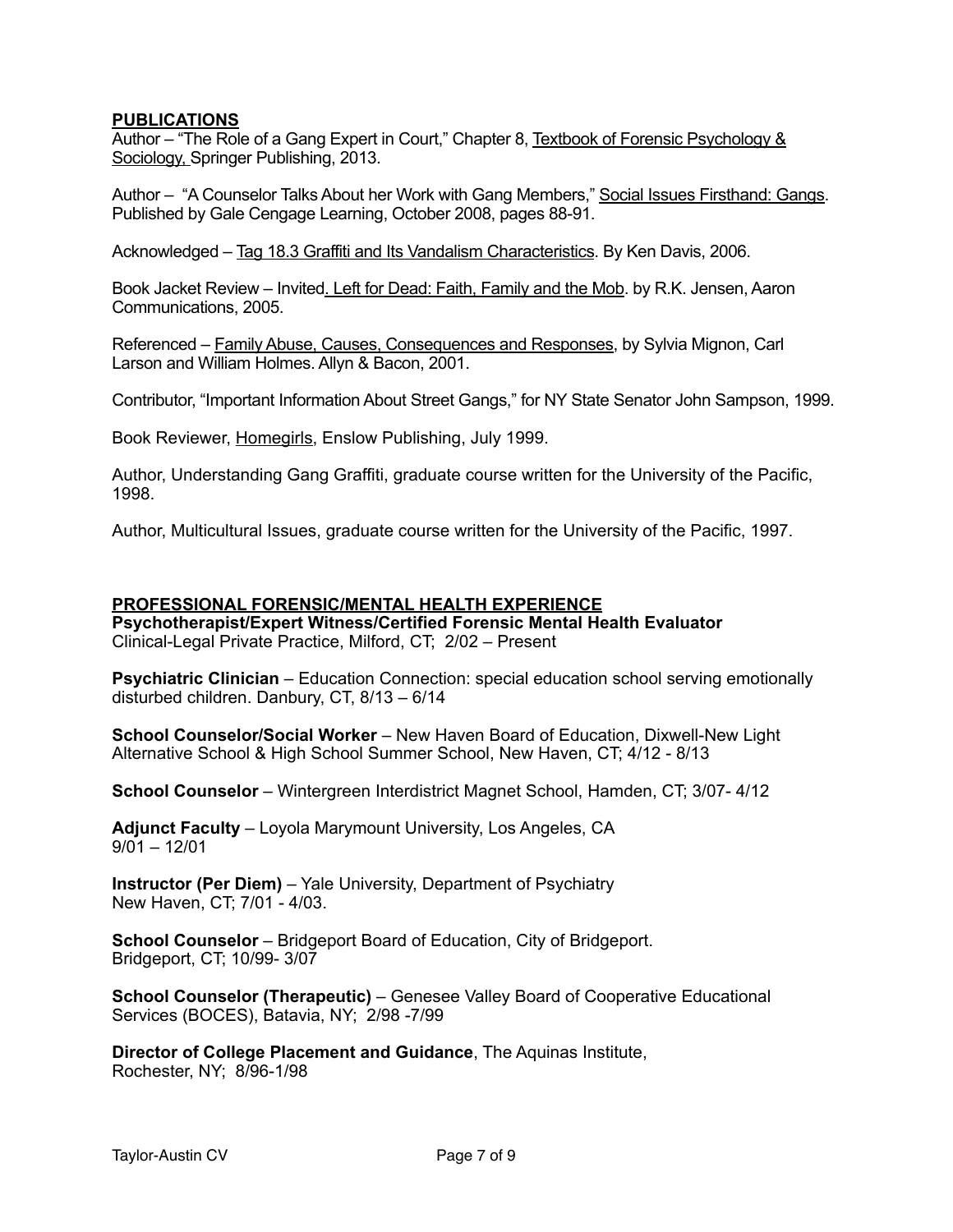**Assistant to the Director/Project Director/Adjunct Faculty**, Monroe Community College, Rochester, NY; 10/94-8/96 (Grant Funded Project)

**Health Educator/Adjunct Faculty**, University of Southern California, Los Angeles, CA; 7/92-7/93 (Grant Funded Project)

**Counselor,** Rolling Hills High School, Palos Verdes Estates, CA Culver City High School, Culver City, CA Santa Monica High School, Santa Monica, CA Our Lady of Mercy High School, Rochester, NY 7/87-7/91

**Social Worker**, Hillside Children's Center, Rochester, NY; 3/86-7/87

#### **VOLUNTEER EXPERIENCE**

Mentor, The Bridgeport Mentoring Program - "CATCH". Bridgeport, CT. 1999-2001. Youth Counselor, Los Angeles, CA and Rochester, NY, 1988-1999. Event Coordinator, Voice of the Future Inc., (Youth Day), Rochester, NY, 1995-1997.

# **POST MASTERS TRAINING**

Detecting Lies and Deceit: Cognitive Credibility Assessment (CCA) Instructed by Dr. Aldert Vrij, Contact for the European Consortium of Psychological Research on Deception Detection (EPRODD) National Board of Forensic Evaluators December 2021 Clock Hours: 2.0

TeleMental Health: The New Standard Zur Institute, Inc. December 9, 2018 Clock Hours: 12.0

TeleMental Health Clinical Skills Telehealth Certification Institute, Inc. August 2, 2020 Clock Hour: 4.0

Psychosocial Response to Mass Violence University of Albany April 27, 2018 Clock Hours: 5.5

Disarming the Suicidal Mind Vyne Education Presenter: Dr Timony Spruill April 23, 2018 Clock Hours: 6.0